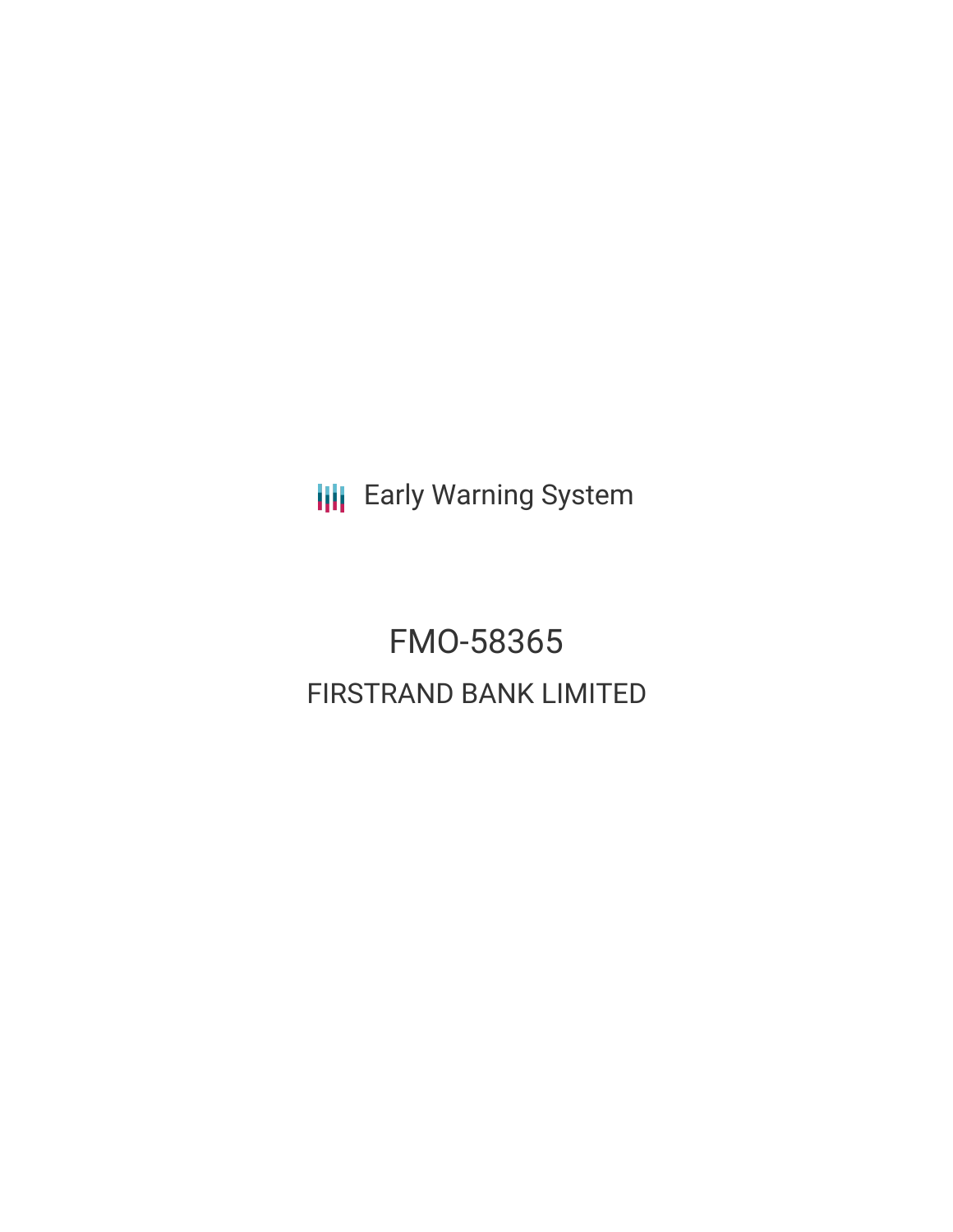

### **Quick Facts**

| <b>Countries</b>               | South Africa                                                                       |
|--------------------------------|------------------------------------------------------------------------------------|
| <b>Financial Institutions</b>  | Netherlands Development Finance Company (FMO)                                      |
| <b>Status</b>                  | Active                                                                             |
| <b>Bank Risk Rating</b>        | A                                                                                  |
| <b>Voting Date</b>             | 2020-08-04                                                                         |
| <b>Borrower</b>                | <b>FirstRand Bank</b>                                                              |
| <b>Sectors</b>                 | Agriculture and Forestry, Climate and Environment, Energy, Finance, Infrastructure |
| <b>Ring Fence</b>              | Climate                                                                            |
| <b>Investment Type(s)</b>      | Loan                                                                               |
| <b>Investment Amount (USD)</b> | \$75,00 million                                                                    |
|                                |                                                                                    |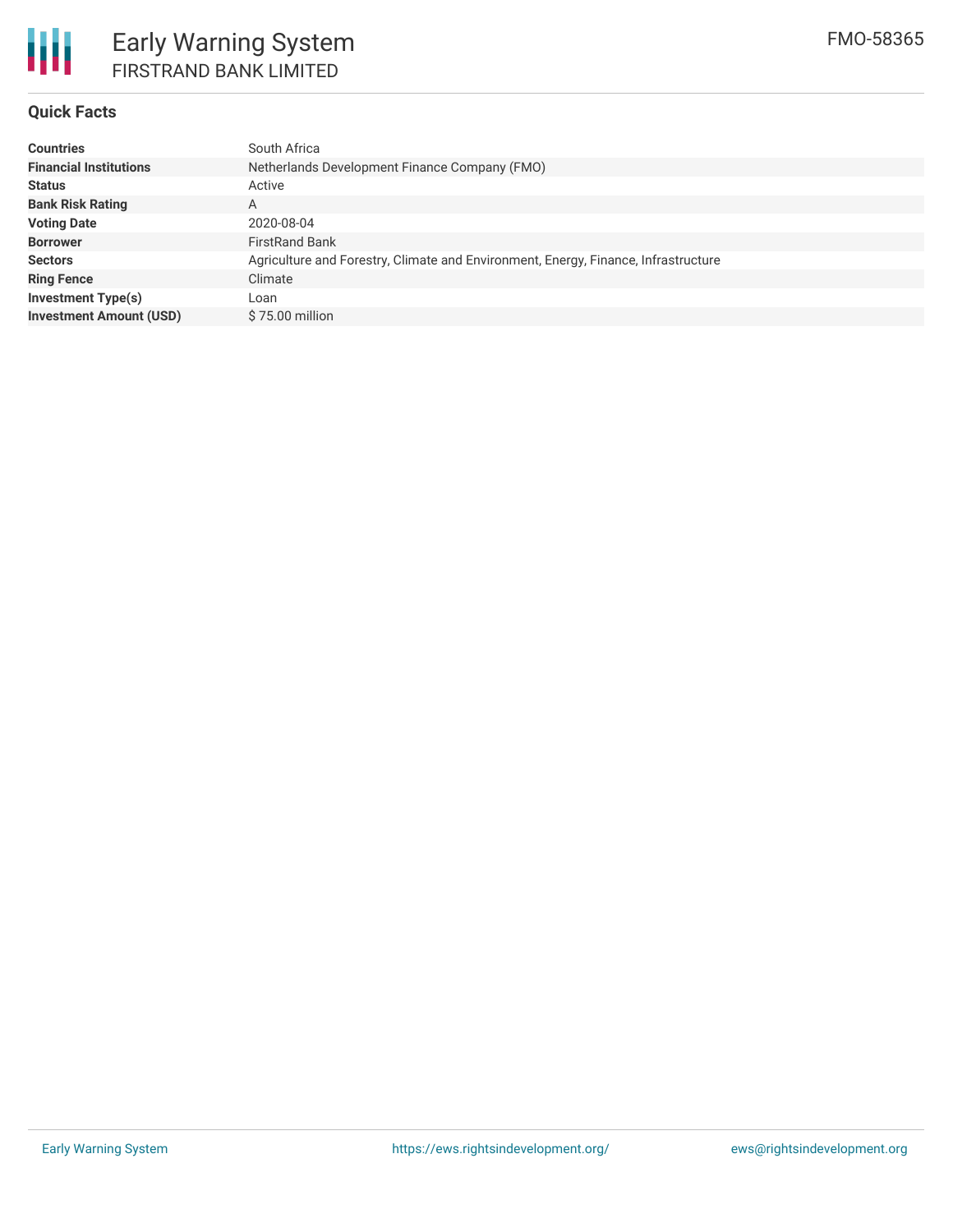

### **Project Description**

According to FMO's website, this project provides financing to FirstRand Bank to expand its climate finance portfolio in South Africa. This project will support the bank's funding of renewable energy and energy efficiency projects in corporates and smaller businesses. It also facilitates the bank's shifting focus in its climate portfolio, from mitigation to resilience, through the financing of "climate smart infrastructure", agriculture and manufacturing.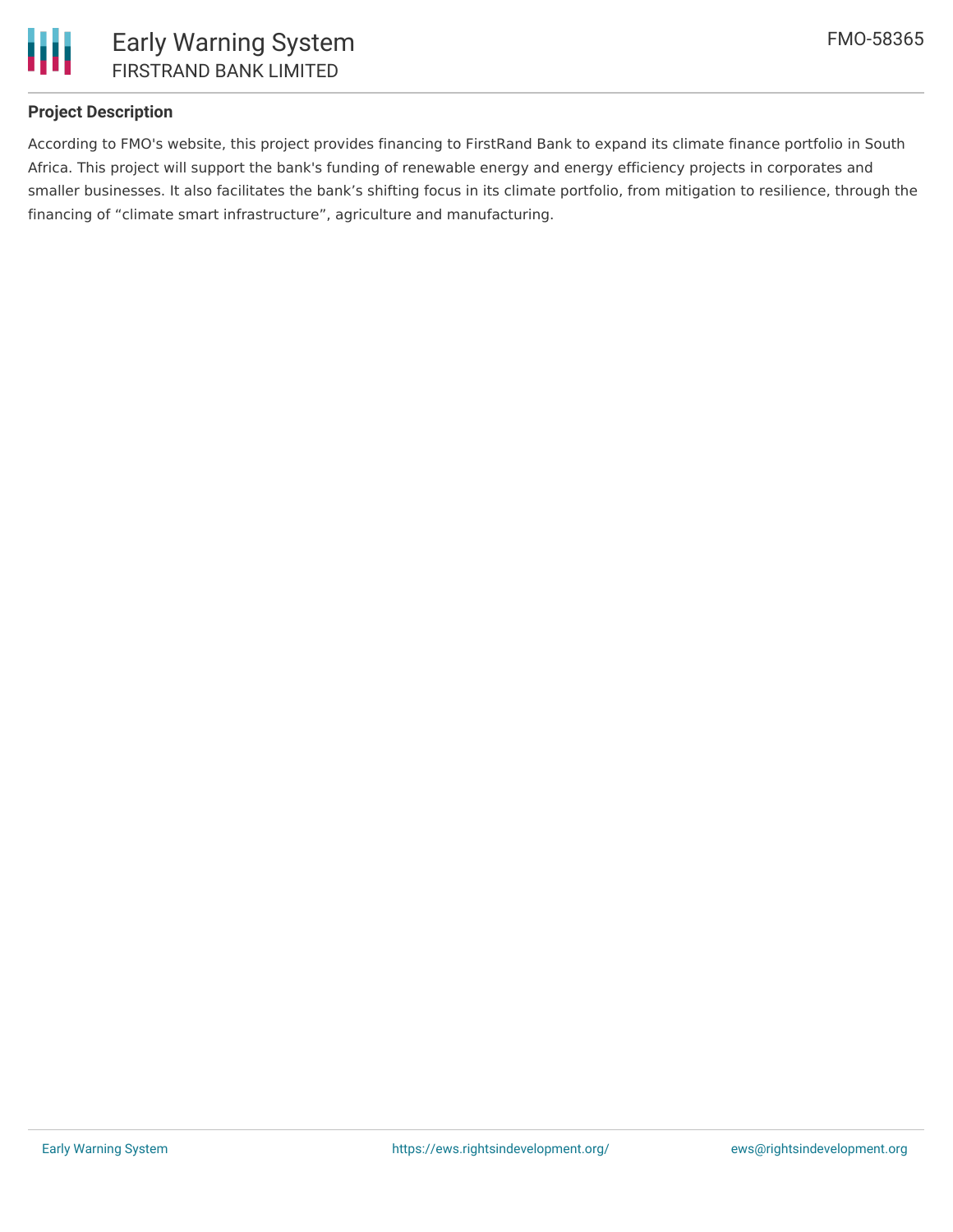#### **Investment Description**

Netherlands Development Finance Company (FMO)

#### **Financial Intermediary**

Financial Intermediary: A commercial bank or financial institution that receives funds from a development bank. A financial intermediary then lends these funds to their clients (private actors) in the form of loans, bonds, guarantees and equity shares. Financial intermediaries include insurance, pension and equity funds. The direct financial relationship is between the development bank and the financial intermediary.

[FIRSTRAND](file:///actor/3492/) BANK LTD (Financial Intermediary) **is owned by** [FirstRand](file:///actor/3544/) (Parent Company)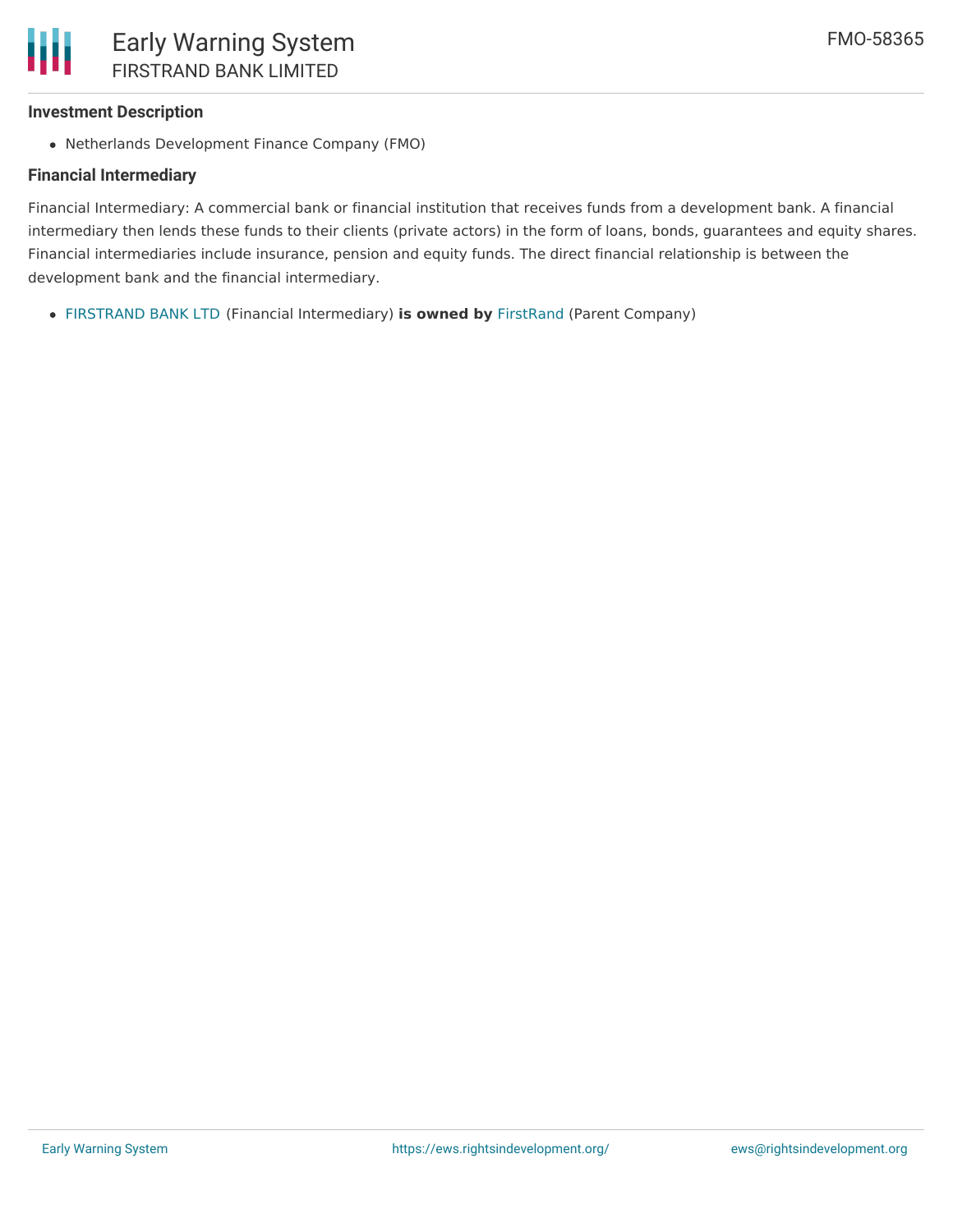

## **Private Actors Description**

FirstRand Bank is a Tier 1 financial institution in South Africa. It is #2 by total assets and with 22% total market share as of December 2019. The bank had total assets of US\$92 billion, net loans of US\$63 billion, customer deposits of US\$59 billion and equity of US\$7.4 billion at December 2019. FirstRand Bank is 100% owned by FirstRand Limited ("the group"), a financial services company listed on the Johannesburg Stock Exchange (JSE) and Namibian Stock Exchange (NSX). The group employs approximately 49,867 people across ten countries throughout sub-Saharan Africa and FirstRand Bank has branches in London, India, and Guernsey.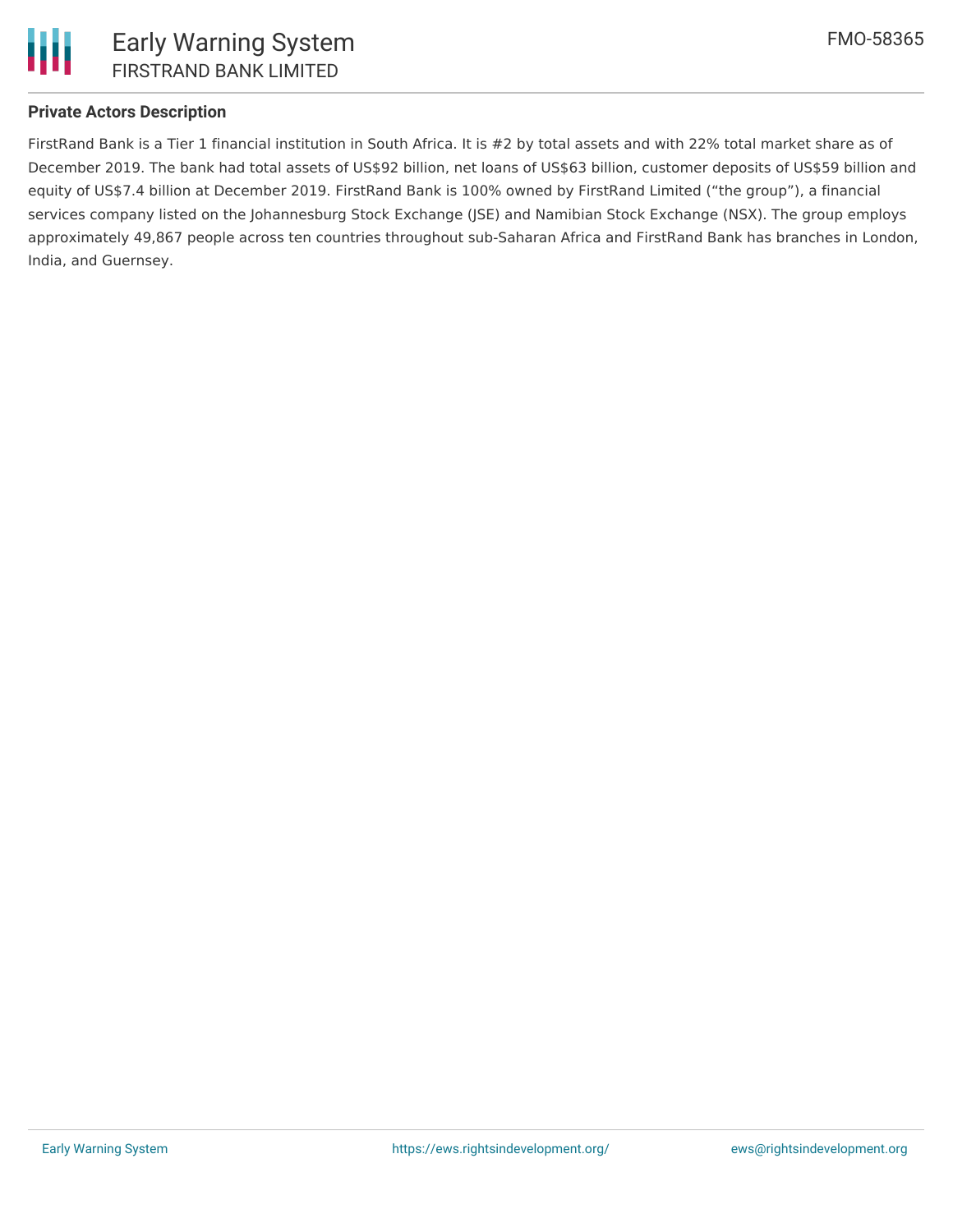# 冊

| <b>Private Actor 1</b>                               | 1 Role            | <b>Private Actor Private Actor</b><br>1 Sector |               | <b>Relation</b> Private Actor 2                 | 2 Role            | <b>Private Actor Private Actor</b><br>2 Sector |
|------------------------------------------------------|-------------------|------------------------------------------------|---------------|-------------------------------------------------|-------------------|------------------------------------------------|
| Acerinox SA                                          | Parent<br>Company | Mining                                         | owns          | Columbus<br>Stainless(Pty)Ltd                   | Client            | Mining                                         |
| AfriSam Consortium(Pty)Ltd                           | Parent<br>Company | Construction                                   | owns          | AfriSam(South Africa)<br>(Pty)Ltd               | Client            | Construction                                   |
| Aspen Pharmacare Holdings Ltd                        | Parent<br>Company | <b>Education and</b><br>Health                 | owns          | Aspen Asia Pacific Pty<br>Ltd                   | Client            | <b>Education and</b><br>Health                 |
| <b>Bain Capital LP</b>                               | Parent<br>Company | Industry and Trade owns                        |               | <b>Edgars Consolidated</b><br><b>Stores Ltd</b> | Client            | Industry and Trade                             |
| Beas Rovuma Energy Mozambique                        | Parent<br>Company | Mining                                         | owns          | Area 1 Mozambique LNG Client                    |                   | Mining                                         |
| <b>Bharat Petroleum Corporation</b>                  | Parent<br>Company | Mining                                         | owns          | Area 1 Mozambique LNG Client                    |                   | Mining                                         |
| <b>Building Energy SpA</b>                           | Parent<br>Company | Energy                                         | owns          | Roggeveld Wind Farm                             | Client            | Energy                                         |
| China Harbour Engineering Company                    | Parent<br>Company | Transport                                      | owns          | Lekki Deep Sea Port PPP Client                  |                   | Transport                                      |
| Coca-Cola Co                                         | Parent<br>Company | Agriculture and<br>Forestry                    | owns          | Coca-Cola Beverages<br>Africa                   | Client            | Agriculture and<br>Forestry                    |
| Distell Group Holdings Ltd                           | Parent<br>Company | Agriculture and<br>Forestry                    | owns          | Distell Group Ltd                               | Client            | Agriculture and<br>Forestry                    |
| Empresa Nacional de Hidrocarbonetos de<br>Mocambique | Parent<br>Company | Mining                                         | owns          | Area 1 Mozambique LNG Client                    |                   | Mining                                         |
| Federal Republic of Nigeria                          | Parent<br>Company | Mining                                         | owns          | Project Cheetah (Infill                         | Client            | Mining                                         |
| Federal Republic of Nigeria                          | Parent<br>Company | Mining                                         | owns          | <b>STOGG Eagle Funding</b><br>Ltd               | Client            | Mining                                         |
| <b>First Ouantum Minerals Ltd</b>                    | Parent<br>Company | Mining                                         | owns          | Kalumbila Minerals Ltd                          | Client            | Mining                                         |
| FirstRand                                            | Investor          | Finance                                        | invests<br>in | Acerinox SA                                     | Parent<br>Company | Mining                                         |
| FirstRand                                            | Investor          | Finance                                        | invests<br>in | Acquisition of Stillwater<br>Mining             | Client            | Mining                                         |
| FirstRand                                            | Investor          | Finance                                        | invests<br>in | Afrimat Ltd                                     | Parent<br>Company | Construction                                   |
| FirstRand                                            | Investor          | Finance                                        | invests<br>in | AfriSam<br>Consortium(Pty)Ltd                   | Parent<br>Company | Construction                                   |
| FirstRand                                            | Investor          | Finance                                        | invests<br>in | AfriSam(South Africa)<br>(Pty)Ltd               | Client            | Construction                                   |
| FirstRand                                            | Investor          | Finance                                        | invests<br>in | ArcelorMittal South<br>Africa Ltd               | Parent<br>Company | Mining                                         |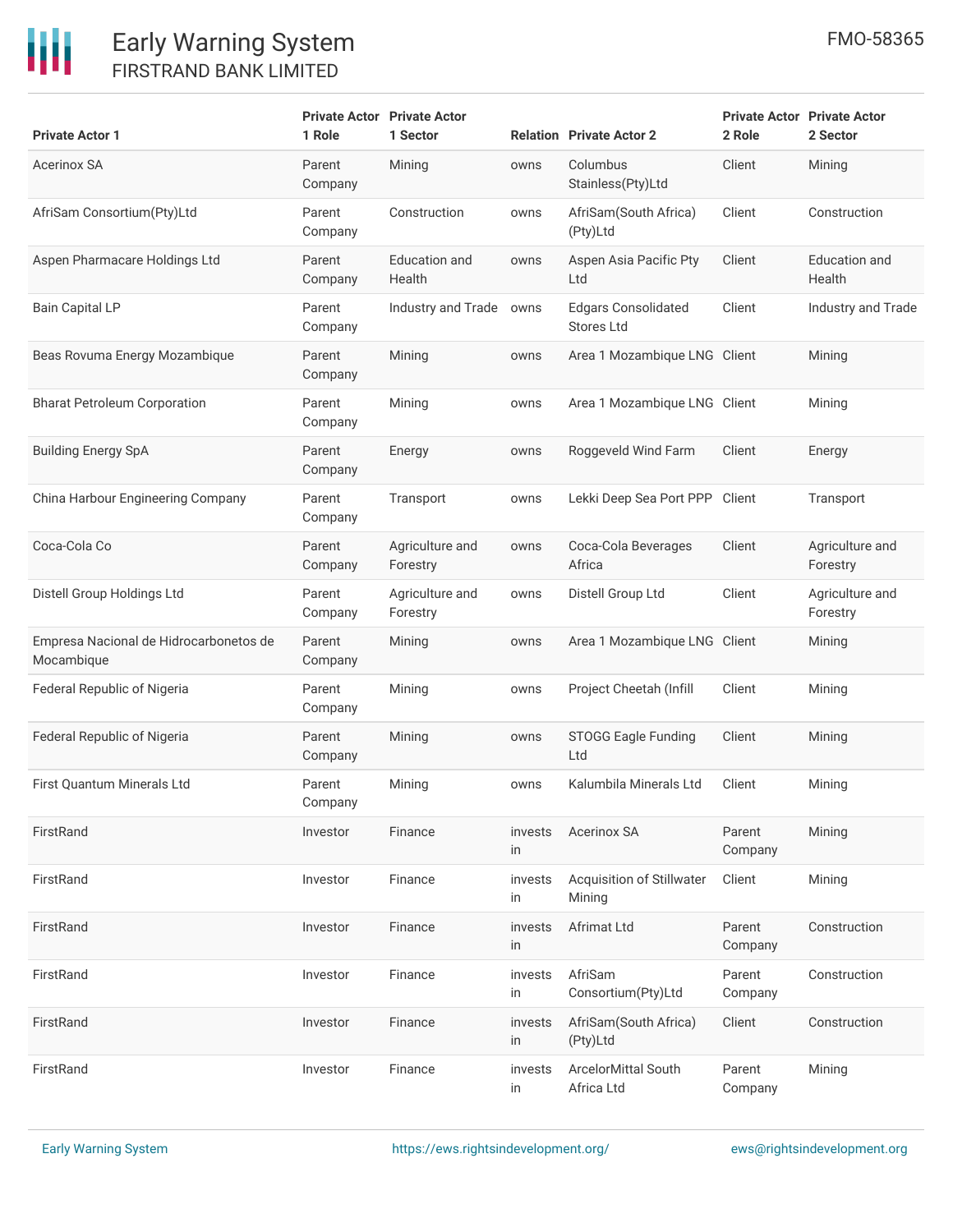

| <b>Private Actor 1</b> | <b>Private Actor</b><br>1 Role | <b>Private Actor</b><br>1 Sector | <b>Relation</b> | <b>Private Actor 2</b>                  | <b>Private Actor</b><br>2 Role | <b>Private Actor</b><br>2 Sector |
|------------------------|--------------------------------|----------------------------------|-----------------|-----------------------------------------|--------------------------------|----------------------------------|
| FirstRand              | Investor                       | Finance                          | invests in      | Area 1 Mozambique LNG                   | Client                         | Mining                           |
| FirstRand              | Investor                       | Finance                          | invests in      | Aspen Asia Pacific Pty Ltd              | Client                         | <b>Education and Health</b>      |
| FirstRand              | Investor                       | Finance                          |                 | invests in Aspen Finance Ltd            | Parent Company                 | Industry and Trade               |
| FirstRand              | Investor                       | Finance                          | invests in      | Aspen Pharmacare Holdings Ltd           | Parent Company                 | <b>Education and Health</b>      |
| FirstRand              | Investor                       | Finance                          |                 | invests in Assala Energy Holdings Ltd   | Client                         | Mining                           |
| FirstRand              | Investor                       | Finance                          | invests in      | <b>Bain Capital LP</b>                  | Parent Company                 | <b>Industry and Trade</b>        |
| FirstRand              | Investor                       | Finance                          | invests in      | Beas Rovuma Energy Mozambique           | Parent Company                 | Mining                           |
| FirstRand              | Investor                       | Finance                          | invests in      | Beitbridge Border Post Upgrade PPP 2020 | Client                         | Transport                        |
| FirstRand              | Investor                       | Finance                          | invests in      | <b>Bharat Petroleum Corporation</b>     | Parent Company                 | Mining                           |
| FirstRand              | Investor                       | Finance                          | invests in      | Bk Of Ind Ltd                           | Parent Company                 | Construction                     |
| FirstRand              | Investor                       | Finance                          | invests in      | <b>Building Energy SpA</b>              | Parent Company                 | Energy                           |
| FirstRand              | Investor                       | Finance                          | invests in      | China Harbour Engineering Company       | Parent Company                 | Transport                        |
| FirstRand              | Investor                       | Finance                          | invests in      | Coca-Cola Beverages Africa              | Client                         | Agriculture and Forestry         |
| FirstRand              | Investor                       | Finance                          | invests in      | Coca-Cola Co                            | Parent Company                 | Agriculture and Forestry         |
| FirstRand              | Investor                       | Finance                          | invests in      | Columbus Stainless(Pty)Ltd              | Client                         | Mining                           |
| FirstRand              | Investor                       | Finance                          | invests in      | Consol Glass (Proprietary) Ltd          | Parent Company                 | Construction                     |
| FirstRand              | Investor                       | Finance                          | invests in      | De Beers Marine Namibia Pty             | Parent Company                 | Mining                           |
| FirstRand              | Investor                       | Finance                          | invests in      | Distell Group Holdings Ltd              | Parent Company                 | Agriculture and Forestry         |
| FirstRand              | Investor                       | Finance                          | invests in      | Distell Group Ltd                       | Client                         | <b>Agriculture and Forestry</b>  |
| FirstRand              | Investor                       | Finance                          |                 | invests in EA Field New Wells Drilling  | Client                         | Mining                           |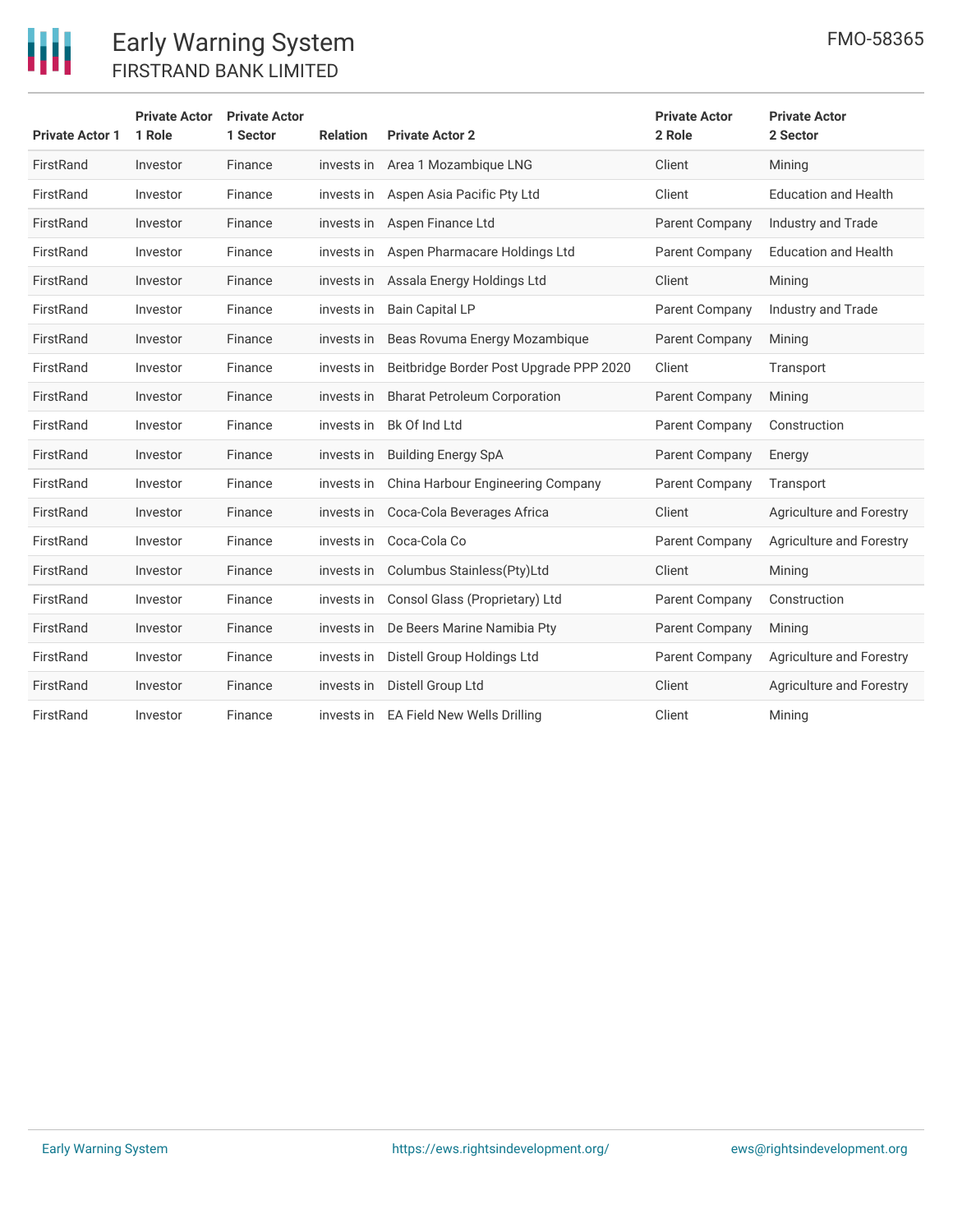| <b>Private Actor 1 1 Role</b> |          | <b>Private Actor Private Actor</b><br>1 Sector |               | <b>Relation</b> Private Actor 2                      | <b>Private Actor</b><br>2 Role | <b>Private Actor</b><br>2 Sector |
|-------------------------------|----------|------------------------------------------------|---------------|------------------------------------------------------|--------------------------------|----------------------------------|
| FirstRand                     | Investor | Finance                                        | invests<br>in | <b>Edgars Consolidated Stores Ltd</b>                | Client                         | Industry and Trade               |
| FirstRand                     | Investor | Finance                                        | invests<br>in | Empresa Nacional de Hidrocarbonetos de<br>Mocambique | Parent<br>Company              | Mining                           |
| FirstRand                     | Investor | Finance                                        | invests<br>in | Enx Corp Ltd                                         | Parent<br>Company              | Construction                     |
| FirstRand                     | Investor | Finance                                        | invests<br>in | Eskom Holdings SOC Ltd                               | Parent<br>Company              | Energy                           |
| FirstRand                     | Investor | Finance                                        | invests<br>in | Federal Republic of Nigeria                          | Parent<br>Company              | Mining                           |
| FirstRand                     | Investor | Finance                                        | invests<br>in | First Quantum Minerals Ltd                           | Parent<br>Company              | Mining                           |
| FirstRand                     | Investor | Finance                                        | invests<br>in | Ghana Cocoa Board(Ghana)                             | Parent<br>Company              | Agriculture and<br>Forestry      |
| FirstRand                     | Investor | Finance                                        | invests<br>in | Glencore PLC                                         | Parent<br>Company              | Mining                           |
| FirstRand                     | Investor | Finance                                        | invests<br>in | <b>Growthpoint Properties Ltd</b>                    | Parent<br>Company              | Infrastructure                   |
| FirstRand                     | Investor | Finance                                        | invests<br>in | <b>Gunvor Group Ltd</b>                              | Parent<br>Company              | Mining                           |
| FirstRand                     | Investor | Finance                                        | invests<br>in | Gunvor Singapore Pte Ltd                             | Client                         | Mining                           |
| FirstRand                     | Investor | Finance                                        | invests<br>in | <b>GZ Industries Ltd</b>                             | Client                         | Industry and Trade               |
| FirstRand                     | Investor | Finance                                        | invests<br>in | <b>GZI Manufacturing Ltd</b>                         | Parent<br>Company              | Industry and Trade               |
| FirstRand                     | Investor | Finance                                        | invests<br>in | Impala Canada Ltd                                    | Parent<br>Company              | Mining                           |
| FirstRand                     | Investor | Finance                                        | invests<br>in | Impala Platinum Holdings Ltd                         | Parent<br>Company              | Mining                           |
| FirstRand                     | Investor | Finance                                        | invests<br>in | Kalumbila Minerals Ltd                               | Client                         | Mining                           |
| FirstRand                     | Investor | Finance                                        | invests<br>in | <b>KAP Industrial Holdings Ltd</b>                   | Parent<br>Company              | Transport                        |
| FirstRand                     | Investor | Finance                                        | invests<br>in | Kaxu Solar One                                       | Parent<br>Company              | Energy                           |
| FirstRand                     | Investor | Finance                                        | invests<br>in | Kenmare Resources PLC                                | Parent<br>Company              | Mining                           |
| FirstRand                     | Investor | Finance                                        | invests<br>in | Kosmos Energy Ghana HC                               | Client                         | Mining                           |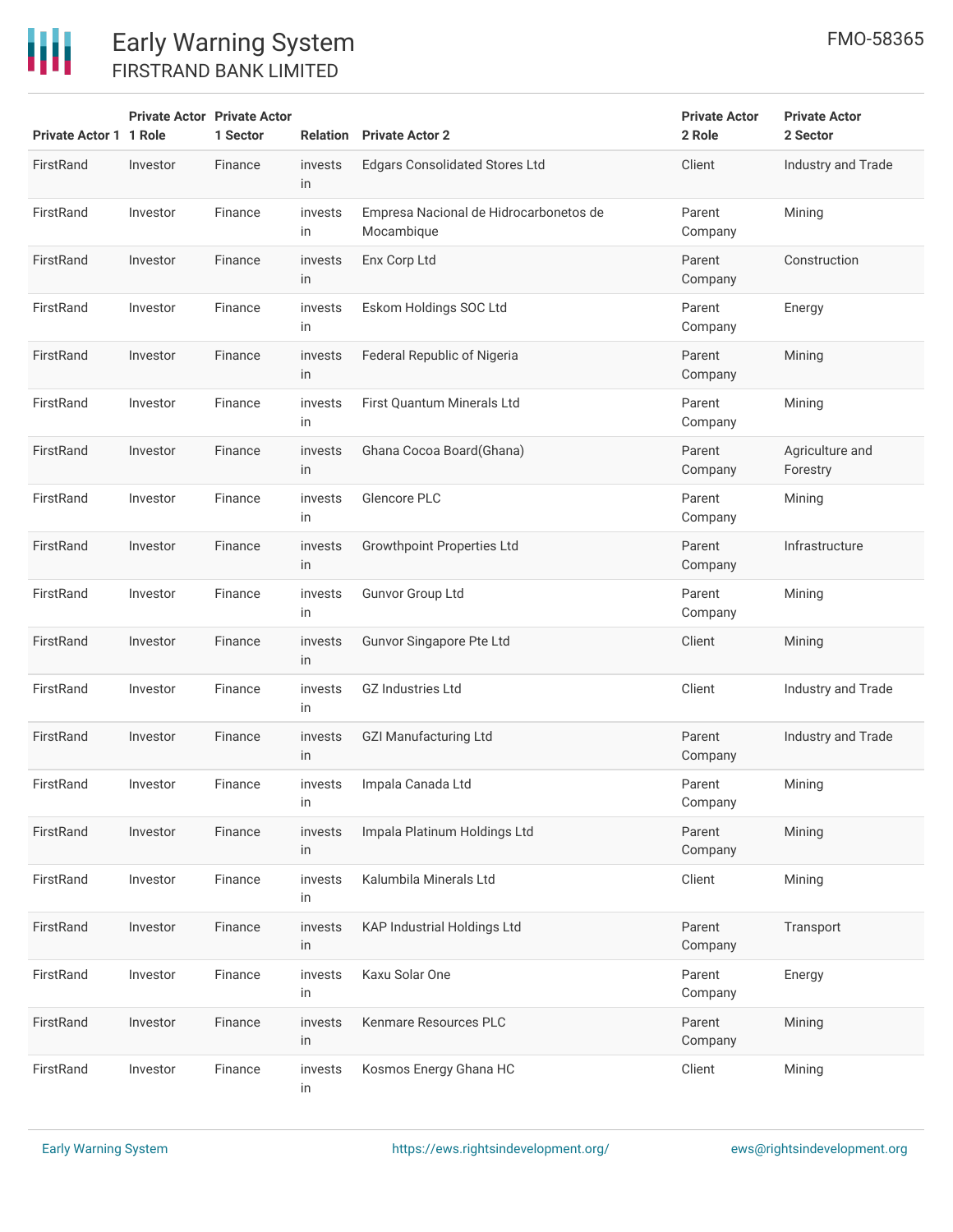

| <b>Private Actor 1</b> | <b>Private Actor</b><br>1 Role | <b>Private Actor</b><br>1 Sector | <b>Relation</b> | <b>Private Actor 2</b>          | <b>Private Actor</b><br>2 Role | <b>Private Actor</b><br>2 Sector |
|------------------------|--------------------------------|----------------------------------|-----------------|---------------------------------|--------------------------------|----------------------------------|
| FirstRand              | Investor                       | Finance                          | invests in      | Kosmos Energy LLC               | Parent Company                 | Mining                           |
| FirstRand              | Investor                       | Finance                          | invests in      | Kosmos Energy Ltd               | Parent Company                 | Mining                           |
| FirstRand              | Investor                       | Finance                          | invests in      | <b>KZN Sands</b>                | Client                         | Mining                           |
| FirstRand              | Investor                       | Finance                          | invests in      | Lagos State Government          | Parent Company                 | Transport                        |
| FirstRand              | Investor                       | Finance                          | invests in      | Lekki Deep Sea Port PPP         | Client                         | Transport                        |
| FirstRand              | Investor                       | Finance                          | invests in      | Lucky Star Ltd                  | Parent Company                 | Agriculture and Forestry         |
| FirstRand              | Investor                       | Finance                          | invests in      | Main Street 333 (Pty) Ltd       | Parent Company                 | Mining                           |
| FirstRand              | Investor                       | Finance                          | invests in      | Mitsui & Co                     | Parent Company                 | Mining                           |
| FirstRand              | Investor                       | Finance                          | invests in      | Mozambique LNG                  | Parent Company                 | Mining                           |
| FirstRand              | Investor                       | Finance                          | invests in      | Nacala Corredor Logistico       | <b>Parent Company</b>          | Transport                        |
| FirstRand              | Investor                       | Finance                          | invests in      | Nampak Ltd                      | Parent Company                 | Industry and Trade               |
| FirstRand              | Investor                       | Finance                          | invests in      | Nampak Products Ltd             | Client                         | Industry and Trade               |
| FirstRand              | Investor                       | Finance                          | invests in      | Oil and Natural Gas Corporation | Parent Company                 | Mining                           |
| FirstRand              | Investor                       | Finance                          | invests in      | Omnia Group Pty Ltd             | Client                         | Industry and Trade               |
| FirstRand              | Investor                       | Finance                          | invests in      | Omnia Holdings Ltd              | Parent Company                 | Industry and Trade               |
| FirstRand              | Investor                       | Finance                          | invests in      | Oppenheimer Partners Ltd        | Parent Company                 | Industry and Trade               |
| FirstRand              | Investor                       | Finance                          | invests in      | Pepkorfin Pty Ltd               | Parent Company                 | Industry and Trade               |
| FirstRand              | Investor                       | Finance                          | invests in      | Petrobras Oil & Gas BV          | Client                         | Mining                           |
| FirstRand              | Investor                       | Finance                          | invests in      | Petroleo Brasileiro SA          | Parent Company                 | Mining                           |
| FirstRand              | Investor                       | Finance                          | invests in      | Pioneer Food Group Ltd          | Parent Company                 | Agriculture and Forestry         |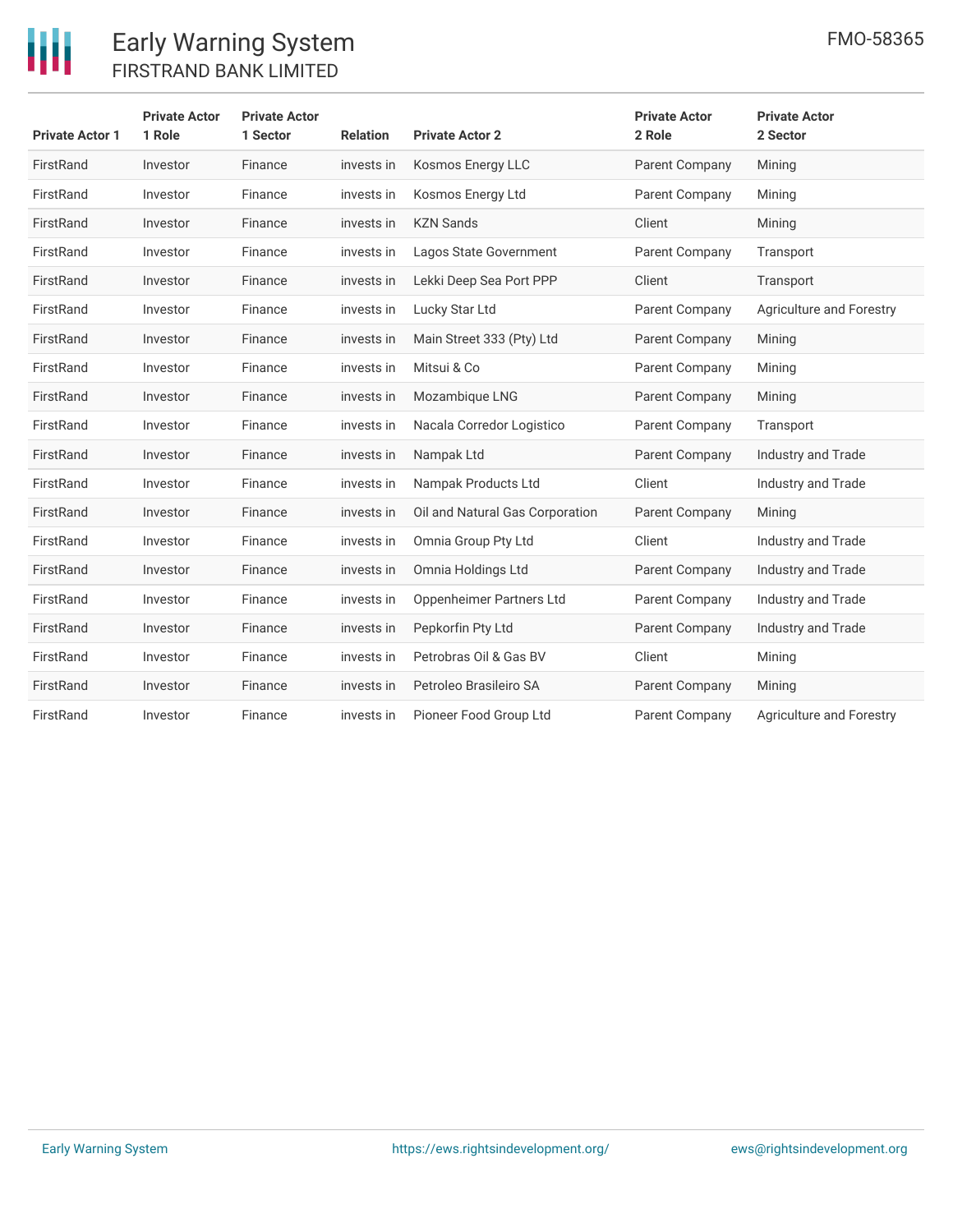

| <b>Private Actor 1</b> | <b>Private Actor</b><br>1 Role | <b>Private Actor</b><br>1 Sector | <b>Relation</b> | <b>Private Actor 2</b>              | <b>Private Actor</b><br>2 Role | <b>Private Actor</b><br>2 Sector |
|------------------------|--------------------------------|----------------------------------|-----------------|-------------------------------------|--------------------------------|----------------------------------|
| FirstRand              | Investor                       | Finance                          | invests in      | Pioneer Foods (Pty) Ltd             | Client                         | Agriculture and Forestry         |
| FirstRand              | Investor                       | Finance                          | invests in      | Premier Foods (Pty) Ltd             | Parent Company                 | Agriculture and Forestry         |
| FirstRand              | Investor                       | Finance                          | invests in      | Project Cheetah (Infill             | Client                         | Mining                           |
| FirstRand              | Investor                       | Finance                          | invests in      | PTT Public Company                  | Parent Company                 | Mining                           |
| FirstRand              | Investor                       | Finance                          | invests in      | Puma Energy                         | Parent Company                 | Mining                           |
| FirstRand              | Investor                       | Finance                          | invests in      | Puma Energy Holdings Pte Ltd        | Parent Company                 | Mining                           |
| FirstRand              | Investor                       | Finance                          | invests in      | Puma Energy Refinancing 2020        | Client                         | Mining                           |
| FirstRand              | Investor                       | Finance                          | invests in      | Roggeveld Wind Farm                 | Client                         | Energy                           |
| FirstRand              | Investor                       | Finance                          | invests in      | Royal Dutch Shell plc               | Parent Company                 | Mining                           |
| FirstRand              | Investor                       | Finance                          | invests in      | Seplat Petro Dvlp Co Ltd            | Parent Company                 | Mining                           |
| FirstRand              | Investor                       | Finance                          | invests in      | Seplat Petroleum Development Co Ltd | Parent Company                 | Mining                           |
| FirstRand              | Investor                       | Finance                          | invests in      | Sibanye Gold                        | Parent Company                 | Mining                           |
| FirstRand              | Investor                       | Finance                          | invests in      | Sibanye Gold Ltd                    | Parent Company                 | Mining                           |
| FirstRand              | Investor                       | Finance                          | invests in      | Stillwater Mining Co                | Parent Company                 | Mining                           |
| FirstRand              | Investor                       | Finance                          | invests in      | STOGG Eagle Funding Ltd             | Client                         | Mining                           |
| FirstRand              | Investor                       | Finance                          | invests in      | The Bidvest Group Ltd               | Parent Company                 | Transport                        |
| FirstRand              | Investor                       | Finance                          | invests in      | The Carlyle Group LP                | Parent Company                 | Mining                           |
| FirstRand              | Investor                       | Finance                          | invests in      | Tolaram                             | Parent Company                 | Transport                        |
| FirstRand              | Investor                       | Finance                          | invests in      | total                               | Parent Company                 | Mining                           |
| FirstRand              | Investor                       | Finance                          | invests in      | Trafigura Holding                   | Parent Company                 | Mining                           |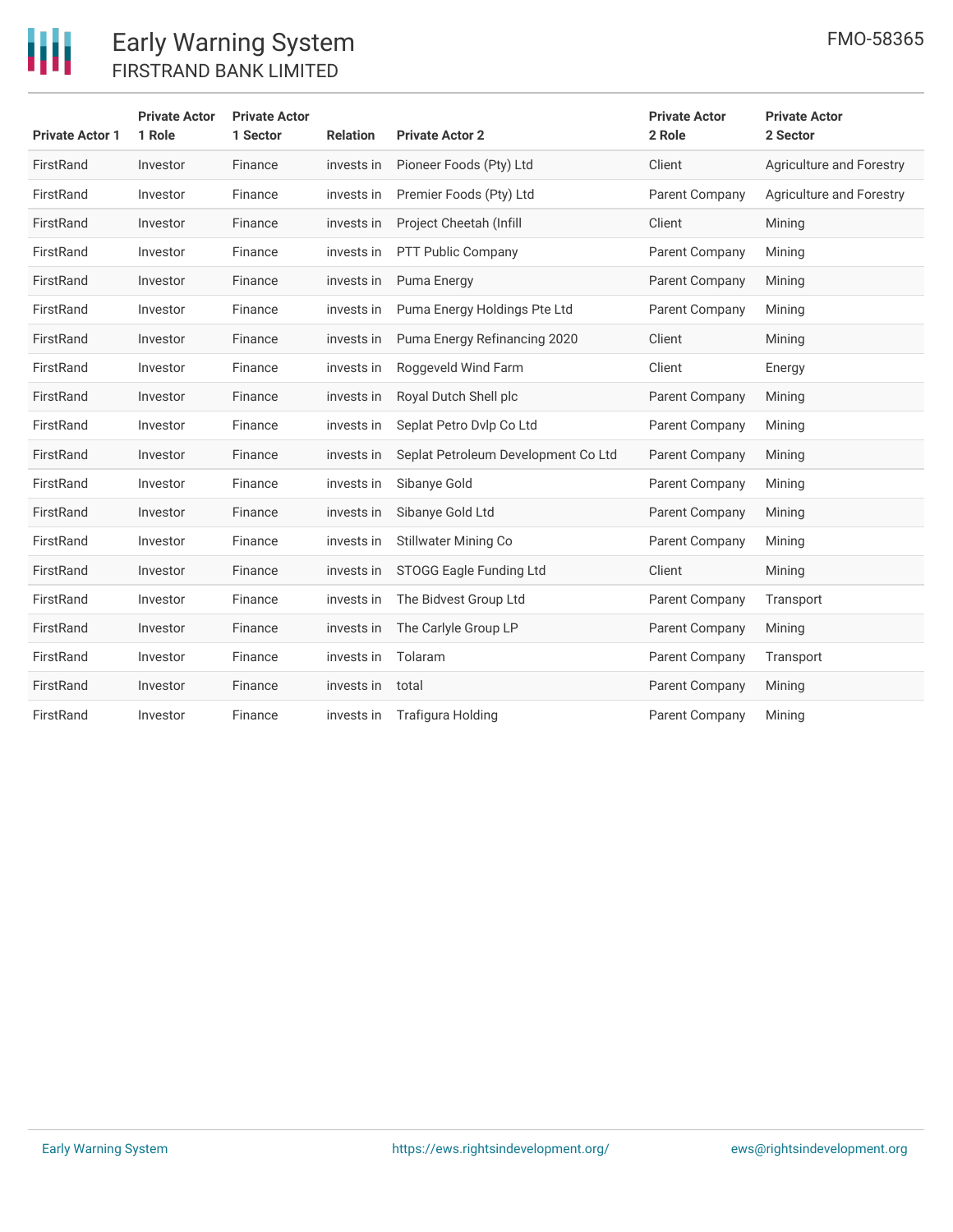| <b>Private Actor 1</b>             | <b>Private Actor</b><br>1 Role | <b>Private Actor</b><br>1 Sector |               | <b>Relation</b> Private Actor 2     | <b>Private Actor</b><br>2 Role | <b>Private Actor</b><br>2 Sector |
|------------------------------------|--------------------------------|----------------------------------|---------------|-------------------------------------|--------------------------------|----------------------------------|
| FirstRand                          | Investor                       | Finance                          | invests<br>in | Trafigura Pte Ltd                   | Client                         | Mining                           |
| FirstRand                          | Investor                       | Finance                          | invests<br>in | Unknown                             | Parent<br>Company              | Transport                        |
| FirstRand                          | Investor                       | Finance                          | invests<br>in | Vitol Holding BV                    | Parent<br>Company              | Mining                           |
| FirstRand                          | Investor                       | Finance                          | invests<br>in | Vitol SA                            | Client                         | Mining                           |
| <b>Gunvor Group Ltd</b>            | Parent<br>Company              | Mining                           | owns          | Gunvor Singapore Pte Ltd            | Client                         | Mining                           |
| Kosmos Energy LLC                  | Parent<br>Company              | Mining                           | owns          | Kosmos Energy Ghana HC              | Client                         | Mining                           |
| Lagos State Government             | Parent<br>Company              | Transport                        | owns          | Lekki Deep Sea Port PPP             | Client                         | Transport                        |
| Main Street 333 (Pty) Ltd          | Parent<br>Company              | Mining                           | owns          | <b>KZN Sands</b>                    | Client                         | Mining                           |
| Mitsui & Co                        | Parent<br>Company              | Mining                           | owns          | Area 1 Mozambique LNG               | Client                         | Mining                           |
| Nampak Ltd                         | Parent<br>Company              | Industry and Trade               | owns          | Nampak Products Ltd                 | Client                         | Industry and Trade               |
| Oil and Natural Gas<br>Corporation | Parent<br>Company              | Mining                           | owns          | Area 1 Mozambique LNG               | Client                         | Mining                           |
| Omnia Holdings Ltd                 | Parent<br>Company              | Industry and Trade               | owns          | Omnia Group Pty Ltd                 | Client                         | Industry and Trade               |
| Oppenheimer Partners Ltd           | Parent<br>Company              | Industry and Trade               | owns          | <b>GZ Industries Ltd</b>            | Client                         | Industry and Trade               |
| Petroleo Brasileiro SA             | Parent<br>Company              | Mining                           | owns          | Petrobras Oil & Gas BV              | Client                         | Mining                           |
| Pioneer Food Group Ltd             | Parent<br>Company              | Agriculture and<br>Forestry      | owns          | Pioneer Foods (Pty) Ltd             | Client                         | Agriculture and<br>Forestry      |
| PTT Public Company                 | Parent<br>Company              | Mining                           | owns          | Area 1 Mozambique LNG               | Client                         | Mining                           |
| Puma Energy                        | Parent<br>Company              | Mining                           | owns          | Puma Energy Refinancing<br>2020     | Client                         | Mining                           |
| Royal Dutch Shell plc              | Parent<br>Company              | Mining                           | owns          | EA Field New Wells Drilling         | Client                         | Mining                           |
| Sibanye Gold                       | Parent<br>Company              | Mining                           | owns          | Acquisition of Stillwater<br>Mining | Client                         | Mining                           |
| The Carlyle Group LP               | Parent<br>Company              | Mining                           | owns          | Assala Energy Holdings Ltd          | Client                         | Mining                           |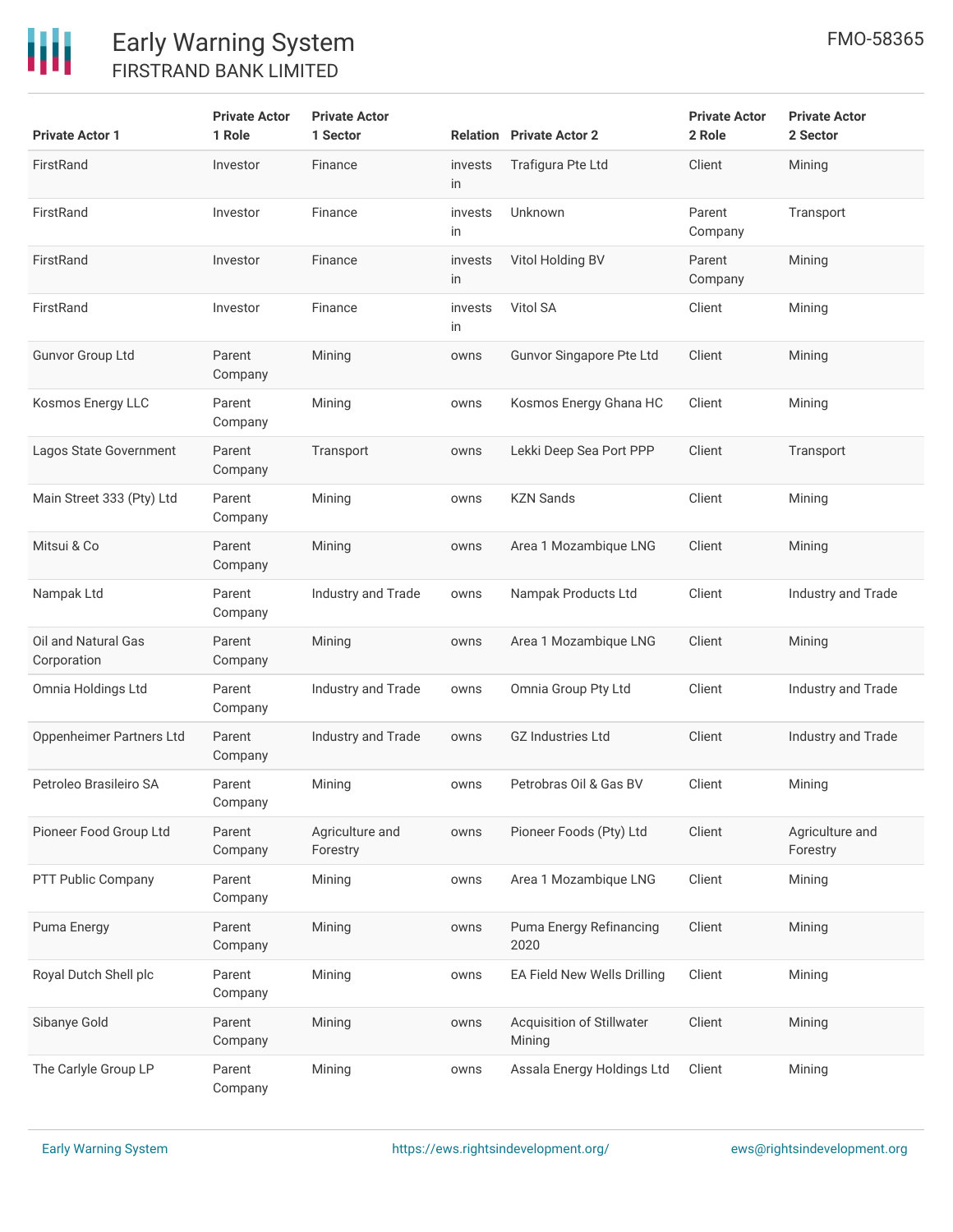

| <b>Private Actor 1</b> | <b>Private Actor</b><br>1 Role | <b>Private Actor</b><br>1 Sector | <b>Relation</b> | <b>Private Actor 2</b>                  | <b>Private Actor</b><br>2 Role | <b>Private Actor</b><br>2 Sector |
|------------------------|--------------------------------|----------------------------------|-----------------|-----------------------------------------|--------------------------------|----------------------------------|
| Tolaram                | Parent Company                 | Transport                        | owns            | Lekki Deep Sea Port PPP                 | Client                         | Transport                        |
| total                  | Parent Company                 | Mining                           | owns            | Area 1 Mozambique LNG                   | Client                         | Mining                           |
| Trafigura Holding      | Parent Company                 | Mining                           | owns            | Trafigura Pte Ltd                       | Client                         | Mining                           |
| Unknown                | Parent Company                 | Transport                        | owns            | Beitbridge Border Post Upgrade PPP 2020 | Client                         | Transport                        |
| Vitol Holding BV       | Parent Company                 | Mining                           | owns            | Vitol SA                                | Client                         | Mining                           |